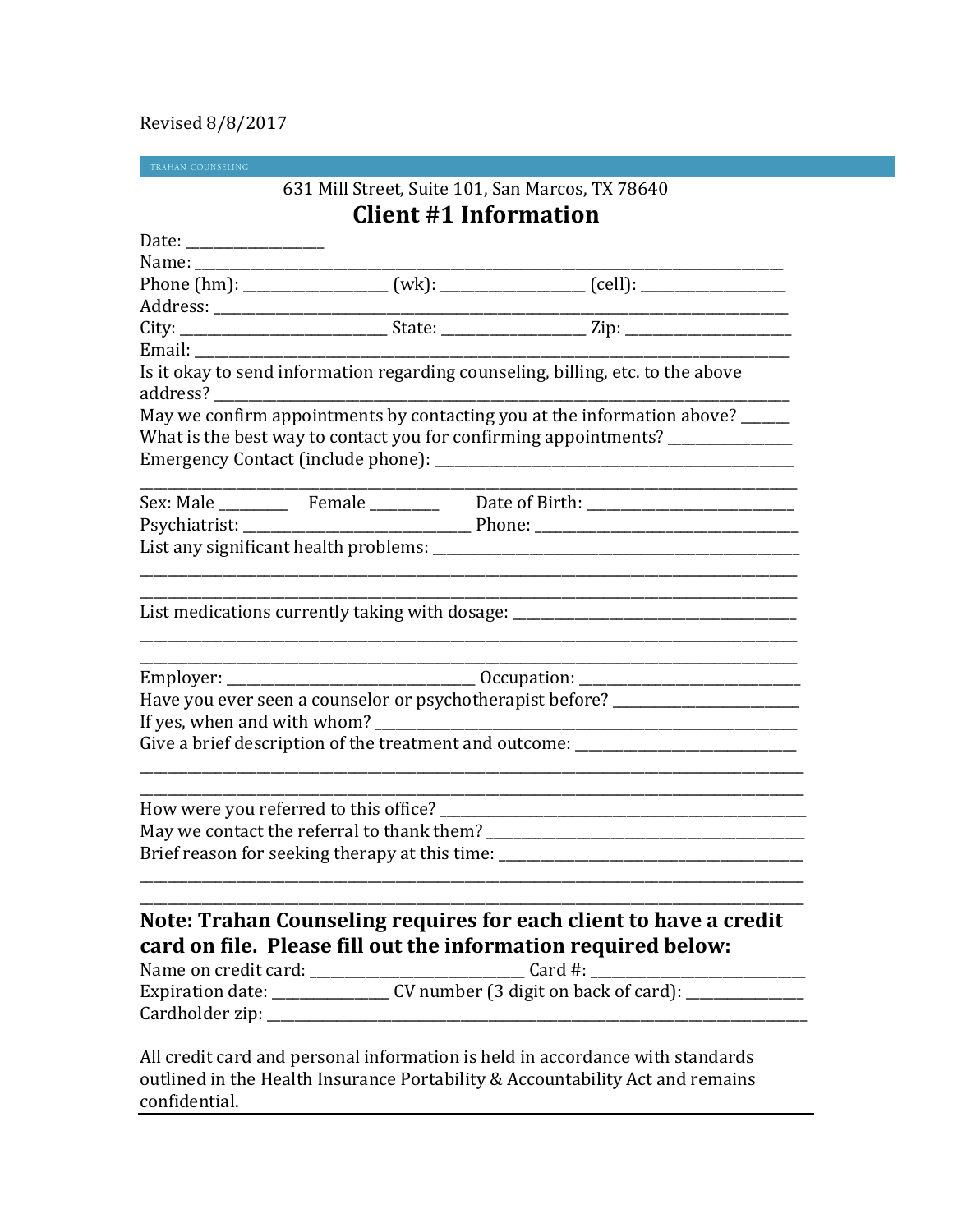# Revised 8/8/2017

TRAHAN COUNSELING

| 631 Mill Street, Suite 101, Houston, TX 78640 |  |
|-----------------------------------------------|--|
| <b>Client #2 Information</b>                  |  |

| Email: |                                                                                                                                    |
|--------|------------------------------------------------------------------------------------------------------------------------------------|
|        | Is it okay to send information regarding counseling, billing, etc. to the above                                                    |
|        | May we confirm appointments by contacting you at the information above? _____                                                      |
|        | What is the best way to contact you for confirming appointments? ______________                                                    |
|        |                                                                                                                                    |
|        |                                                                                                                                    |
|        |                                                                                                                                    |
|        |                                                                                                                                    |
|        | List medications currently taking with dosage: _________________________________                                                   |
|        | Employer: ___________________________________ Occupation: ______________________                                                   |
|        | Have you ever seen a counselor or psychotherapist before? ______________________                                                   |
|        |                                                                                                                                    |
|        | Give a brief description of the treatment and outcome: _________________________                                                   |
|        |                                                                                                                                    |
|        |                                                                                                                                    |
|        | Brief reason for seeking therapy at this time: _________________________________                                                   |
|        |                                                                                                                                    |
|        | Note: Trahan Counseling requires for each client to have a credit<br>card on file. Please fill out the information required below: |
|        |                                                                                                                                    |
|        |                                                                                                                                    |
|        |                                                                                                                                    |

All credit card and personal information is held in accordance with standards outlined in the Health Insurance Portability & Accountability Act and remains confidential.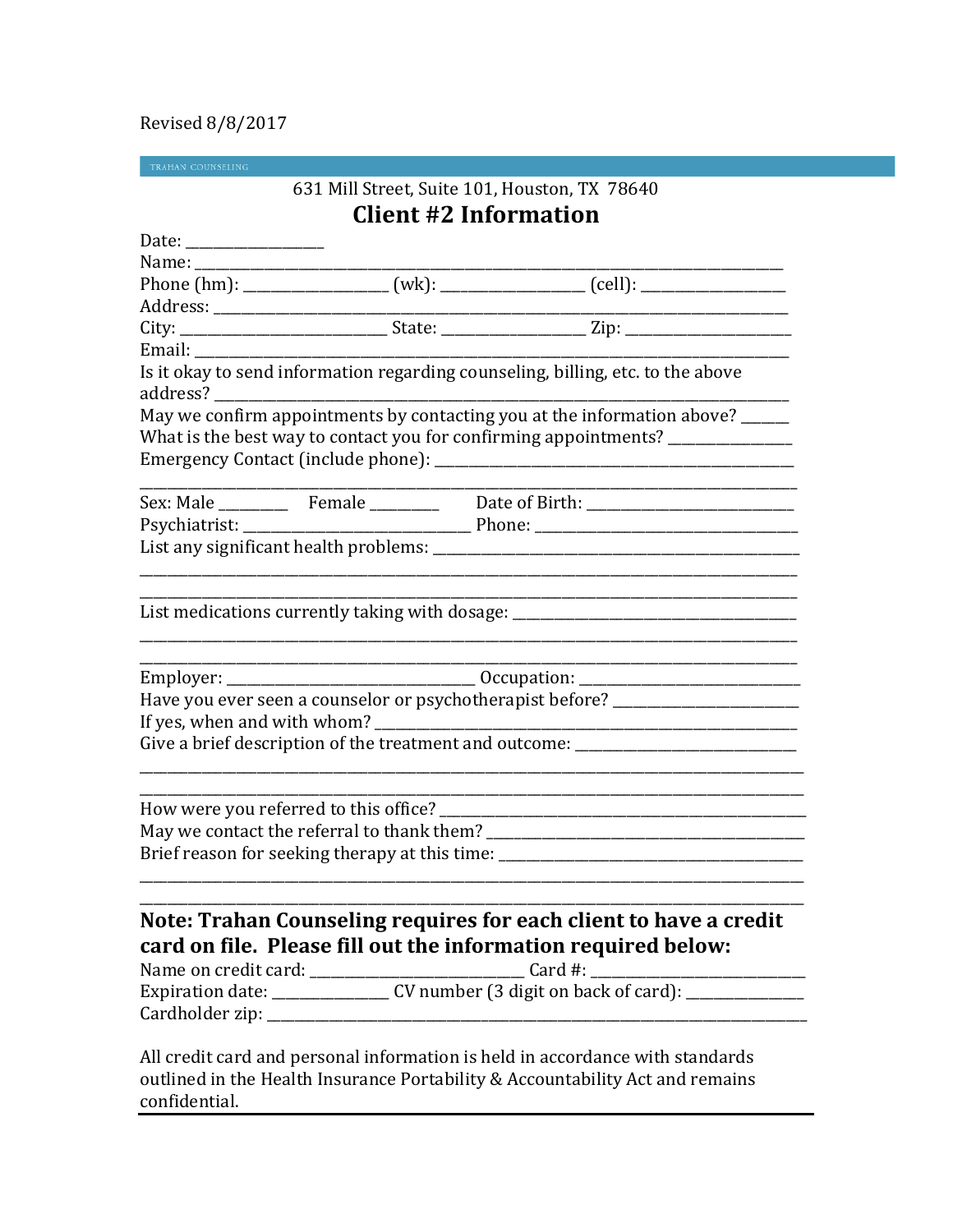# **Client Information and Service Agreement** Consent and Responsibility Statement *Initial each section and sign*

*\_\_\_\_\_\_\_\_\_\_ Counseling Services*

I hereby seek and consent to participate in counseling with Mark Trahan, PhD, LCSW.

I am aware that the practice of counseling, psychotherapy, and coaching is not an exact science and so predictions of the effects are not precise or guaranteed. I acknowledge that no guarantees have been made to me regarding the results and procedures provided by Mark Trahan, PhD, LCSW. Counseling often depends upon the personalities of the therapist and client and the problem being examined. The counseling process is not like seeing a medical doctor; greatest outcomes will be determined by willingness and work that is completed inside AND outside of sessions. There may be assignments, meetings, etc. suggested by the counselor outside of session time. Participation in these suggestions will maximize success but are not a guarantee.

Counseling has both benefits and risks. Risks may include uncomfortable feelings, such as sadness, anger, guilt, anxiety, loneliness, and helplessness. Counseling may require recalling unpleasant memories from one's history. Counseling has been shown to provide benefits for those who utilize it. It often leads to a decrease in distress over problems introduced, better relationships, and an increase in personal confidence. There are no guarantees that this will happen. Not utilizing services may also have benefits and risks.

\_\_\_\_\_\_\_\_\_\_ *Professional Fees:*

The regular hourly rate for couple sessions is \$120, unless adjusted or modified by your therapist. We can provide counseling on a sliding fee scale provided there is a need. A fee will be contracted between you and your therapist. You will be expected to pay this fee upon service. It will be your responsibility to inform us if you do not want for us to send an invoice to you at the address you have provided. At this time, this office does not accept insurance. If you want a receipt for submitting to your insurance, please request it. Please note that all receipts for insurance contain personal information about your therapy, including a diagnosis.

In addition to fees for weekly appointments, it is our practice to charge this amount on a prorated basis for other services that you may require.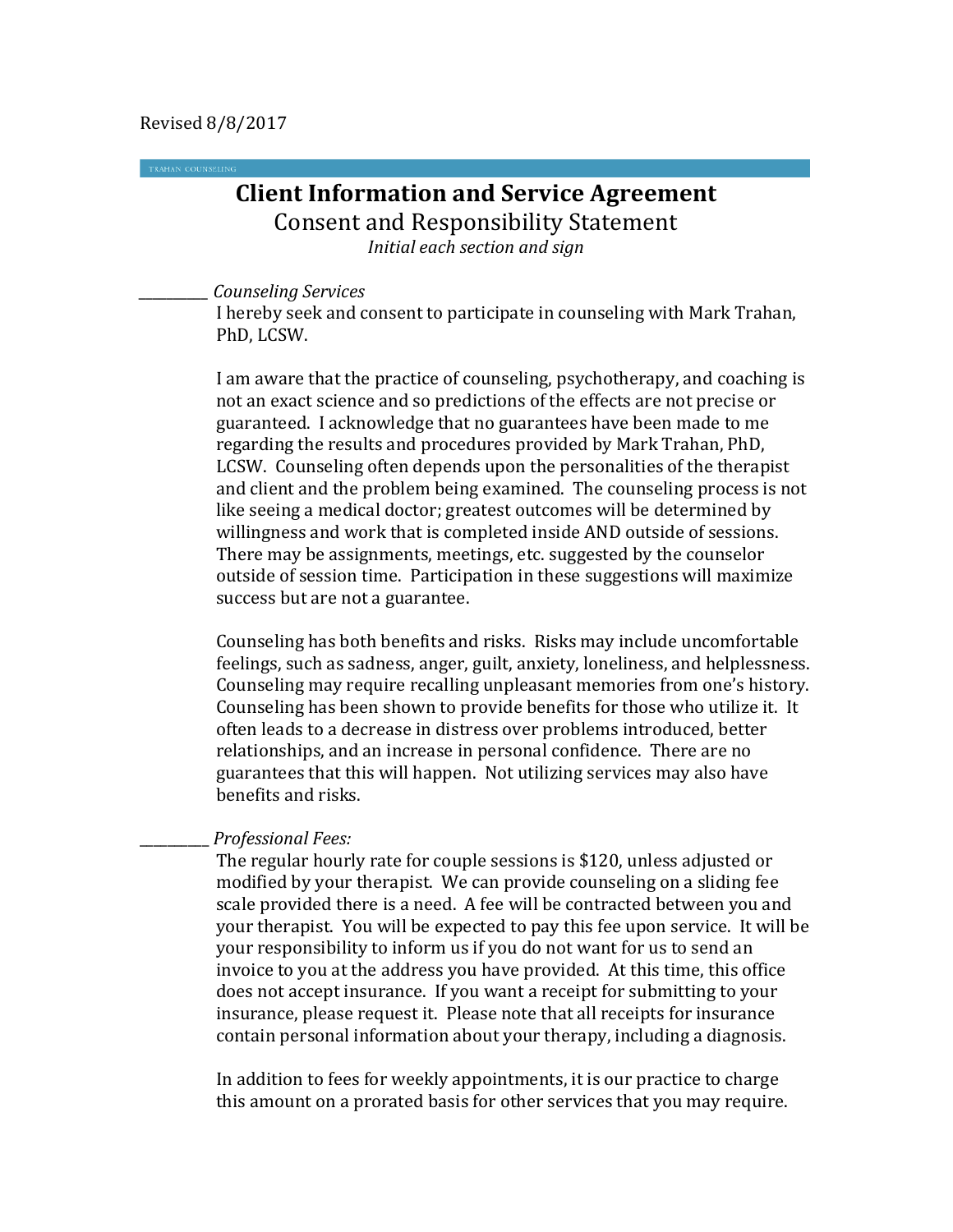These services may include paperwork review, assessment writing, phone consultation lasting longer than 5 minutes, consultation with other professionals that you have authorized, or preparation of records that have been requested by you. It is the practice of this office to avoid becoming involved with testifying or writing reports for litigation or court cases, except in unusual or exceptional circumstances. If these circumstances should arise, fees of \$350 per hour will be expected for professional time. This fee includes travel time to and from legal meetings and court.

If you choose to make payment using a credit card, please be aware that we use Square, a credit card payment service, to process your payment. It is the practice of Square to email a receipt to the account holder using a stored email address. Please be aware that if you share a credit card account with someone, s/he may receive an emailed receipt of payment for our service. Square charges a fee for service, which amounts to approximately \$4 per transaction. As such, we ask our clients to pay \$2 for each transaction, and we pay the remaining balance.

### \_\_\_\_\_\_\_\_\_\_ *Appointment Scheduling and Cancellations*

This office requires 24-hour advanced notice of cancellation of appointments. If you do not appear for a scheduled appointment, you will be charged standard fee, unless you have provided 24-hour cancellation notice.

#### \_\_\_\_\_\_\_\_\_\_ *Electronic Communication (E-mail)*

By initialing here, you are agreeing to receive email communications from Trahan Counseling. These communications may include appointment reminders. Please note that Trahan Counseling does not engage in the practice of transmitting protected health information pertaining to clients by email, as we cannot ensure that such transmissions are completely protected and secure.

#### \_\_\_\_\_\_\_\_\_\_ *Electronic Communication (Texting)*

It is not the practice of Trahan Counseling to communicate with clients via texting. If you choose to text Mark Trahan, PhD, LCSW, please be aware that texting is not a secure form of communication, and we cannot ensure the security of your message.

#### \_\_\_\_\_\_\_\_\_\_ *Social Media*

Trahan Counseling does maintain a social media presence. Additionally, Dr. Mark Trahan has personal social media accounts. In order to protect your personal privacy and anonymity, we will not engage with you using social media. If you have a special circumstance pertaining to social media, please discuss this with us when you begin counseling.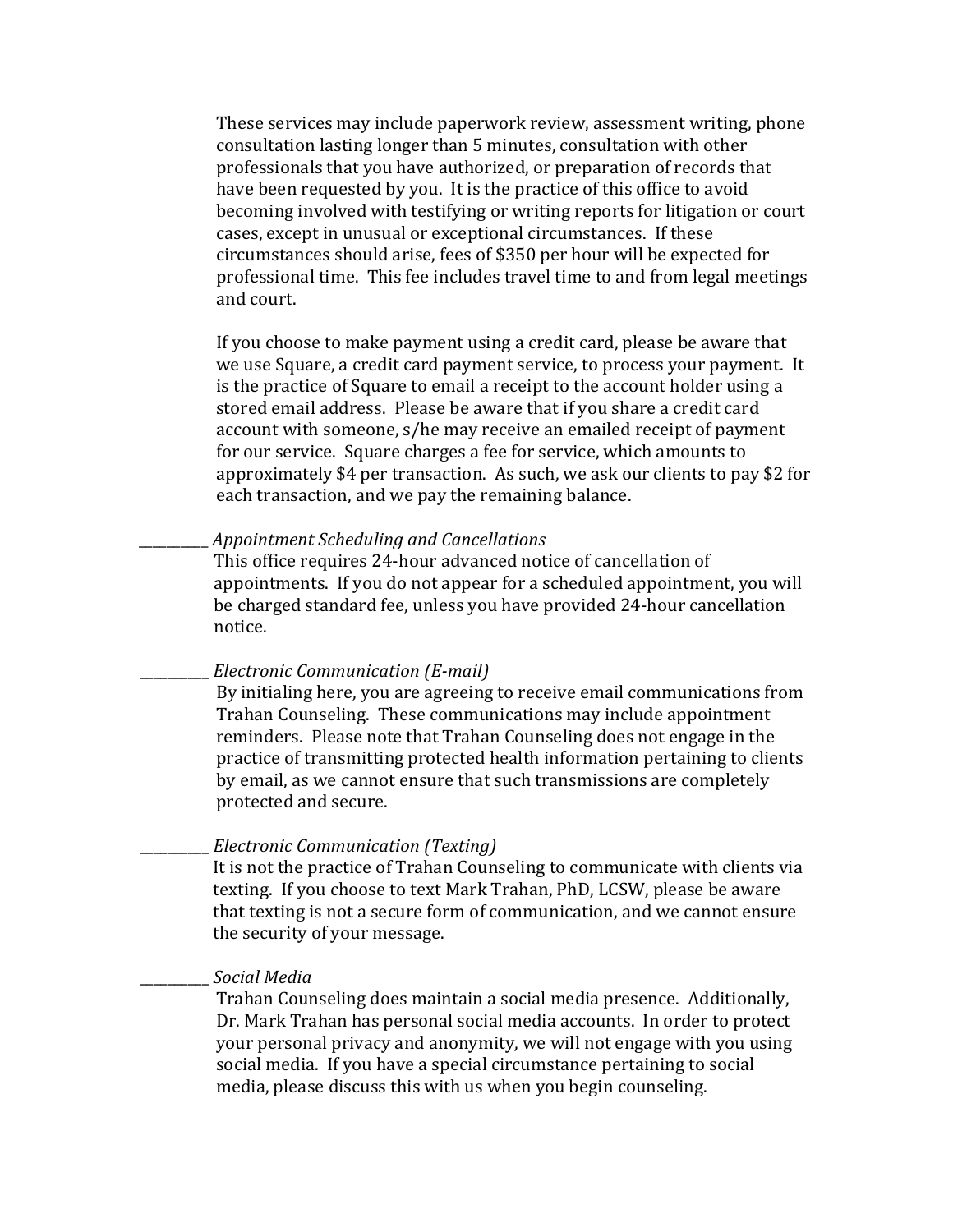## \_\_\_\_\_\_\_\_\_\_ *Confidentiality*

In regards to confidentiality, all communications and client files are held in confidence between therapist and client by law. In order for information regarding your treatment to be released, you must give written permission. There are exceptions to this in cases such as:

- Judicial proceedings in which the judge specifically requests records of treatment. These cases usually occur in situations such as child custody proceedings where a judge must make a decision based upon an emotional condition. This therapist has the right to refuse to release documents to an attorney unless requested by a judge.
- If the therapist believes that a child, an elderly person, or a disabled person is being abused. In this case, the therapist is required by law to file a report with an appropriate state agency.
- If the therapist believes that the client intends to bodily harm another human being, in which case the therapist may take actions such as contacting the police, notifying a victim, or seeking appropriate hospitalization without consent of the patient.
- If a client intends to commit harm to him/herself, a therapist may be required to seek hospitalization in order to protect life or to contact family members who can arrange such means.

 If actions such as these are required, the therapist will attempt to make every effort to discuss it with the client first.

 Mark Trahan, PhD, LCSW may find a need to consult with a colleague during the course of your treatment. All identifying information regarding your identity will be eliminated and avoided to maintain your confidentiality.

## \_\_\_\_\_\_\_\_\_\_ *Special Relationship Between Therapist and Client*

The relationship between a therapist and client is a special one. Based on the ethical guidelines of clinical social work and psychology, the therapist must avoid any and all possibilities of a dual relationship with the client. Therefore, a therapist may not be friends, colleagues, or practice any business with a client due to a conflict of interest. Contact outside of the practice of counseling is off limits. This protects the interest of the client and insures that conflicts of interest do not arise. This means that the therapist cannot attend special events, such as graduations, birthdays, parties, or any other event that the client may request. If the therapist